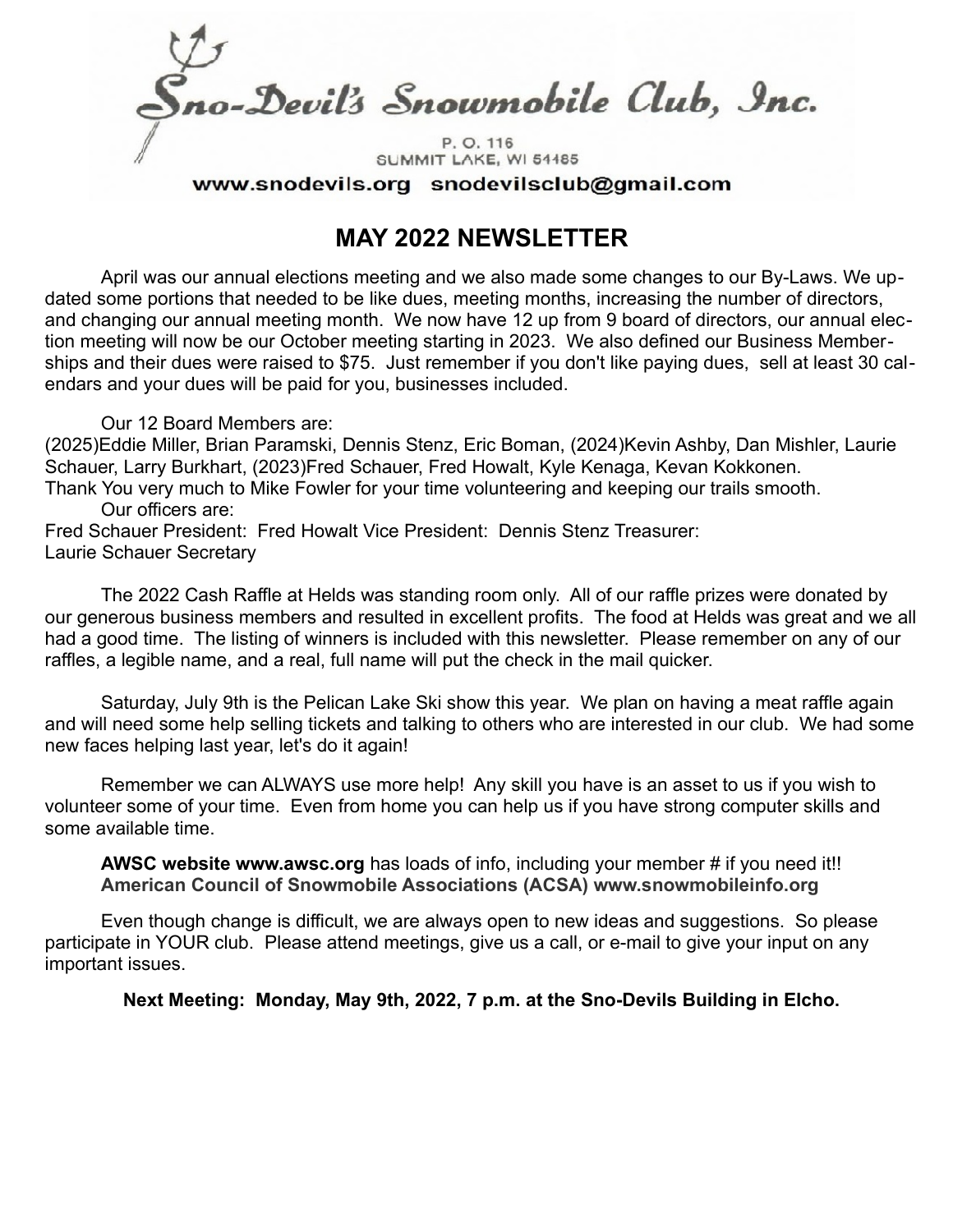no-Devil's Snowmobile Club, Inc. P.O. 116 SUMMIT LAKE, WI 54485

### www.snodevils.org snodevilsclub@gmail.com

Address: President Fred Schauer Sno Devils Snowmobile Club Inc. Vice President Fred Howalt P.O. Box 116 Treasurer Contract Contract Dennis Stenz Summit Lake, WI. 54485 Secretary Secretary Laurie Schauer Phone -- 715-275-3254 Trail Boss Brian Paramski Email -- snodevilsclub@gmail.com Board Member Fuller Website -- www.snodevils.org Board Member Dan Mishler

Board Member Brian Paramski Board Member Kevin Ashby Board Member Kyle Kenaga Board Member Larry Burkhart Board Member Kevan Kokkonen Board Member **Eric Boman** Snow Council Delegate Brian Paramski

#### APRIL CALENDAR RAFFLE WINNERS LIST

| 4/1/2022  | 1037 | 25.00  | Sue Mackowski                    | Elcho              | WI  |
|-----------|------|--------|----------------------------------|--------------------|-----|
| 4/2/2022  | 951  | 25.00  | Dennis Carpenter                 | Appleton           | WI  |
| 4/3/2022  | 1486 | 50.00  | <b>Jack Schave</b>               | Fort Atkinson      | WI  |
| 4/4/2022  | 782  | 25.00  | Dan Mickoleski                   | Wausau             | WI  |
| 4/5/2022  | 113  | 25.00  | Tim Thoma                        | Madison            | WI  |
| 4/6/2022  | 1011 | 25.00  | Ron Schroepfer                   | Antigo             | WI  |
| 4/7/2022  | 1218 | 25.00  | <b>Raymond Ehrlich</b>           | Chicago            | IL  |
| 4/8/2022  | 797  | 25.00  | <b>Rick Bishop</b>               | Rhinelander        | WI  |
| 4/9/2022  | 1366 | 25.00  | <b>Bob Rohde</b>                 | Pewaukee           | WI  |
| 4/10/2022 | 1469 | 50.00  | Pat Stowe                        | Aniwa              | WI  |
| 4/11/2022 | 770  | 25.00  | <b>Neal Rabas</b>                | Deerbrook          | WI  |
| 4/12/2022 | 661  | 25.00  | Leanne McHugh                    | Deerbrook          | WI  |
| 4/13/2022 | 848  | 25.00  | Chloe Kaphingst c/o Dan McCarthy | <b>Black Creek</b> | WI  |
| 4/14/2022 | 837  | 25.00  | <b>Brad Hanus</b>                | Suamico            | WI  |
| 4/15/2022 | 675  | 25.00  | Pam Jansen                       | Elcho              | WI  |
| 4/16/2022 | 964  | 25.00  | Russ Lund                        | Marco Island       | FL. |
| 4/17/2022 | 1094 | 500.00 | Lissa Wheeler                    | Jefferson          | WI  |
| 4/18/2022 | 283  | 25.00  | Kevan Kokkonen                   | Shiocton           | WI  |
| 4/19/2022 | 881  | 25.00  | Chris McCarthy                   | <b>Black Creek</b> | WI  |
| 4/20/2022 | 918  | 25.00  | G.J. Miller                      | Burlington         | WI  |
| 4/21/2022 | 483  | 25.00  | Pete Pukall                      | Pelican Lake       | WI  |
| 4/22/2022 | 1118 | 25.00  | Dustin & Caitlin Bell            | Wauwatosa          | WI  |
| 4/23/2022 | 1092 | 25.00  | Danielle Ott                     | Cottage Grove      | WI  |
| 4/24/2022 | 1230 | 50.00  | <b>Riles Thomas</b>              | Minden             | LA  |
| 4/25/2022 | 888  | 25.00  | Jim Rutkowski                    | Burlington         | WI  |
| 4/26/2022 | 972  | 25.00  | Rob Jagler                       | Kewaskum           | WI  |
| 4/27/2022 | 287  | 25.00  | <b>Bob Morrison</b>              | Elcho              | WI  |
| 4/28/2022 | 244  | 25.00  | Keith Boettcher                  | Campbellsport      | WI  |
| 4/29/2022 | 335  | 25.00  | Ray Stolarik                     | Pelican Lake       | WI  |
| 4/30/2022 | 1046 | 25.00  | Verna & Bret Fickler             | Mount Calvary      | WI  |